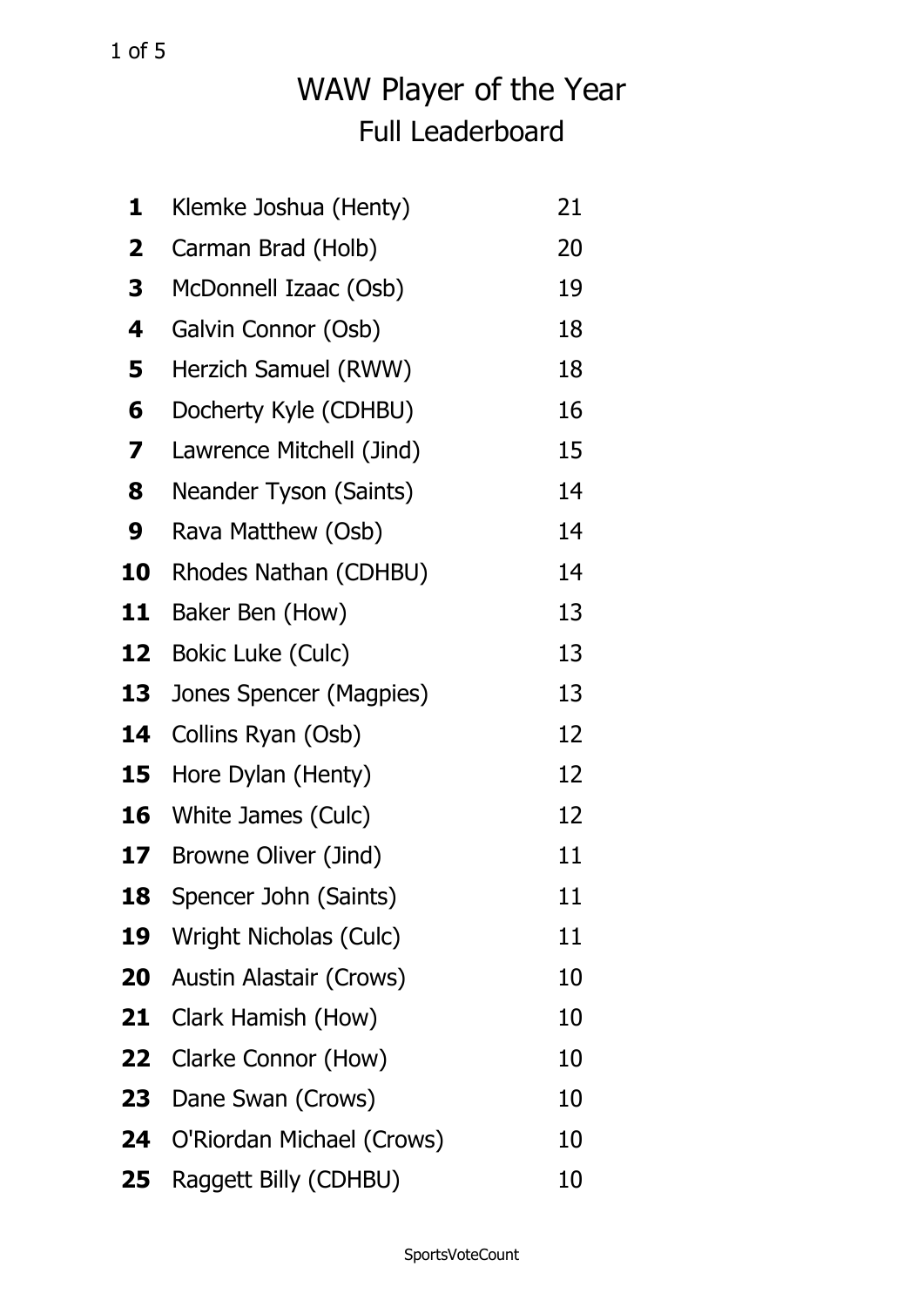| 26 | Seiter Matthew (Saints)        | 10 |
|----|--------------------------------|----|
| 27 | Warren Danny (Jind)            | 10 |
| 28 | Burkinshaw Chayte (Lock)       | 9  |
| 29 | Logie Tyson (How)              | 9  |
| 30 | Smith Corey (CDHBU)            | 9  |
| 31 | Avage Jack (Jind)              | 8  |
| 32 | I'Anson Darcy (Saints)         | 8  |
| 33 | Ohlin Heath (Henty)            | 8  |
| 34 | Shelley Nick (RWW)             | 8  |
| 35 | Turvey Shaun (Culc)            | 8  |
| 36 | Wilson Kade (CDHBU)            | 8  |
| 37 | Burhop Zachary (Culc)          | 7  |
| 38 | Kerr Zac (Crows)               | 7  |
| 39 | Roberts Marcus (Culc)          | 7  |
| 40 | Barton-Browne Zach (Saints)    | 6  |
| 41 | Chesser Jack (Culc)            | 6  |
| 42 | Hamilton Logan (Holb)          | 6  |
| 43 | Heiner-Hennessy Kolby (Holb)   | ხ  |
| 44 | Lieschke Brian (RWW)           | 6  |
| 45 | Mackinlay Andrew (Holb)        | 6  |
| 46 | McAlister Bailey (Osb)         | 6  |
| 47 | Saddler Andrew (Saints)        | 6  |
| 48 | Shaw Ryan (Lock)               | 6  |
| 49 | <b>Boulton Ronald (Saints)</b> | 5  |
| 50 | Butler Callum (CDHBU)          | 5  |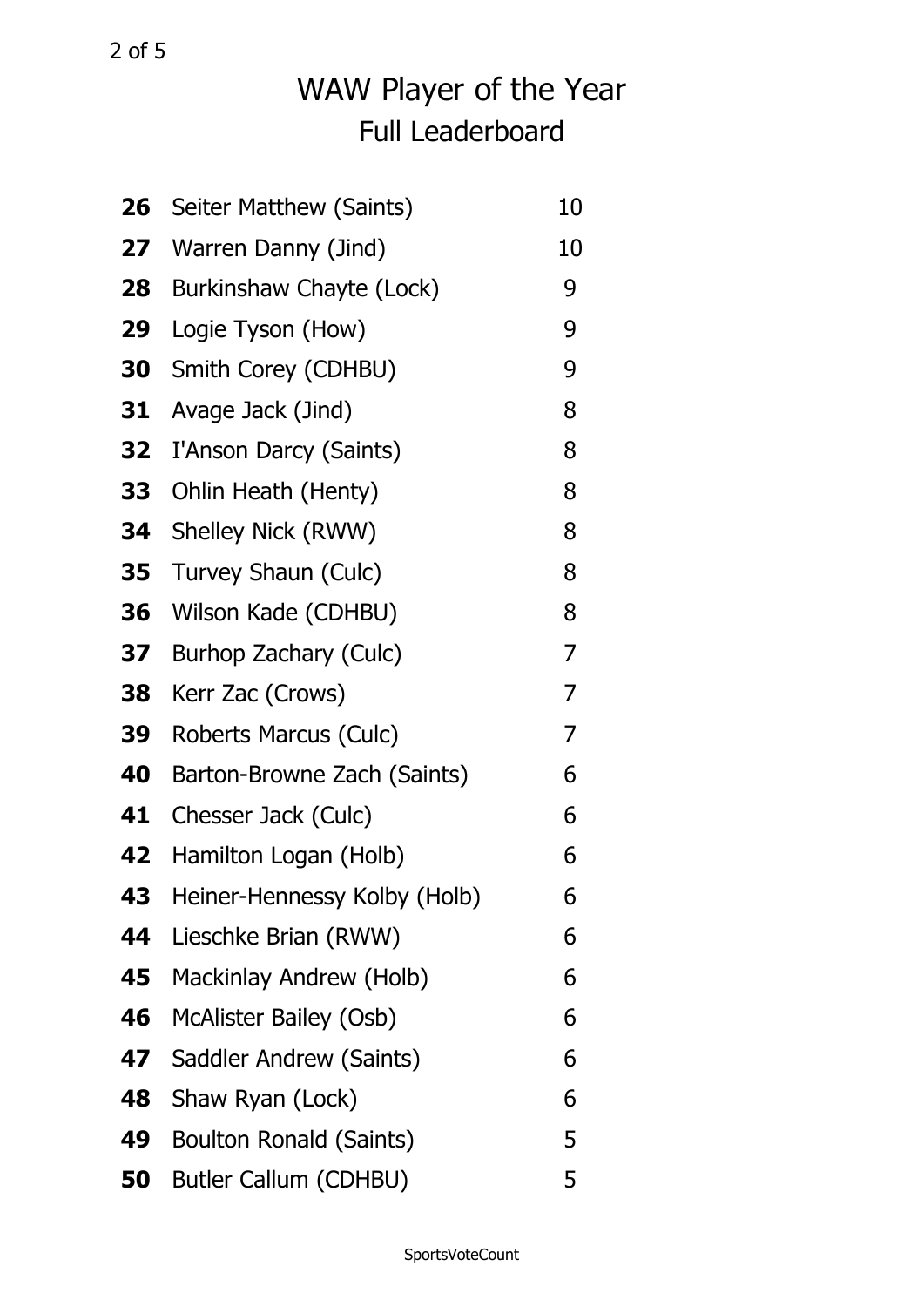| 51 | Kerr Logan (Crows)              | 5 |
|----|---------------------------------|---|
| 52 | Luff Jeremy (Saints)            | 5 |
| 53 | Madden Nicholas (Osb)           | 5 |
| 54 | Middleton Daniel (Jind)         | 5 |
| 55 | O'Connell Edward (Osb)          | 5 |
| 56 | O'Rourke Declan (Osb)           | 5 |
| 57 | Pratt John (CDHBU)              | 5 |
| 58 | Simpson John (Crows)            | 5 |
| 59 | Sullivan Alec (Holb)            | 5 |
| 60 | Tallent Keith (Saints)          | 5 |
| 61 | Way Jacob (Holb)                | 5 |
| 62 | <b>Armstrong Macauley (Osb)</b> | 4 |
| 63 | Bodycott Elijah (Culc)          | 4 |
| 64 | Duck Christopher (RWW)          | 4 |
| 65 | Dykes Isaac (Jind)              | 4 |
| 66 | Falkner Peter (Magpies)         | 4 |
| 67 | Hansted Jordan (Saints)         | 4 |
| 68 | <b>Heagney Daniel (Saints)</b>  | 4 |
| 69 | Martin Logan (Magpies)          | 4 |
| 70 | McCormack William (How)         | 4 |
| 71 | Mitchell Reilly (Magpies)       | 4 |
| 72 | Parker Fletcher (Holb)          | 4 |
| 73 | Scott Sam (Henty)               | 4 |
| 74 | Senior Joshua (How)             | 4 |
|    | <b>75</b> Smith Hayden (Holb)   | 4 |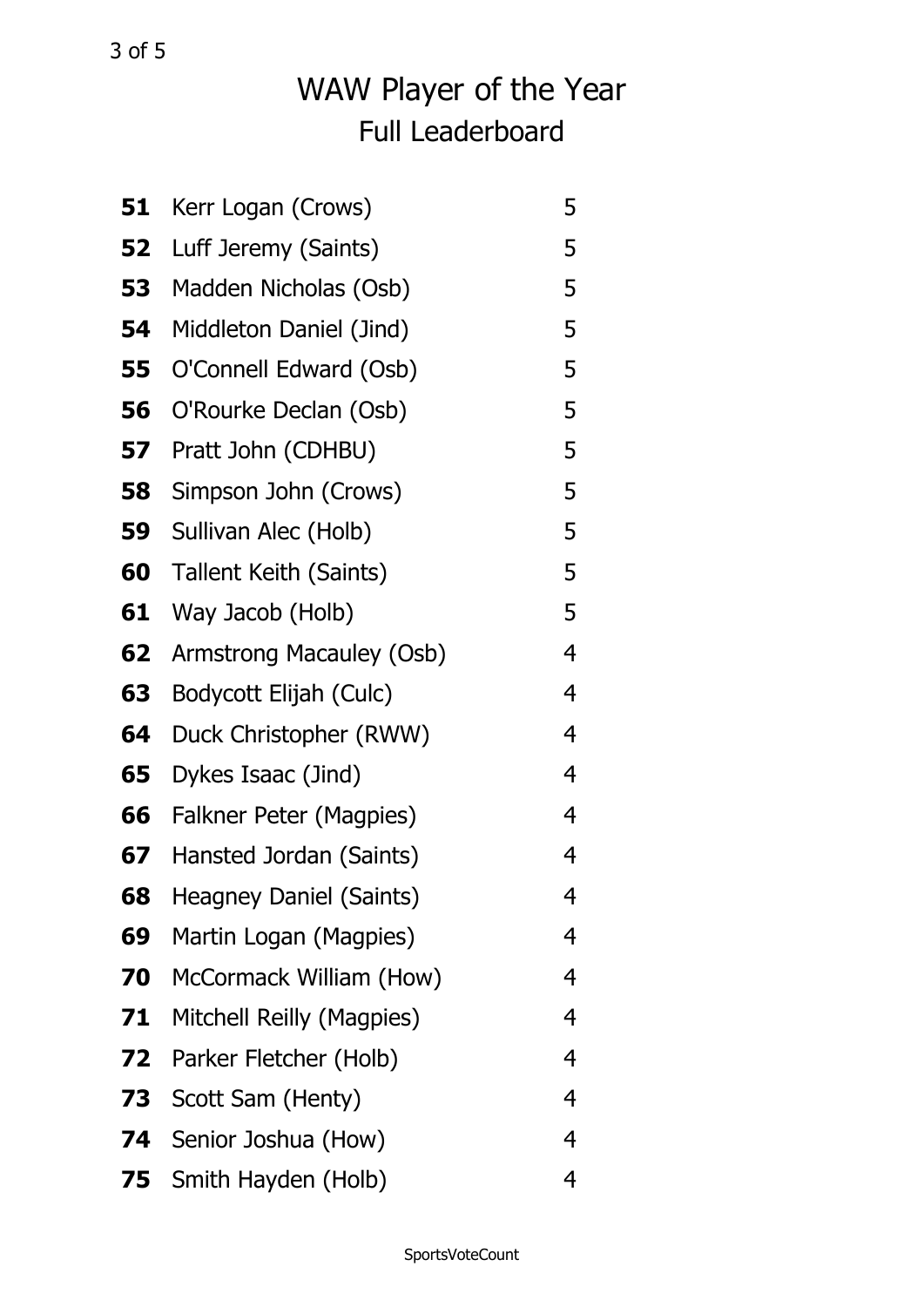| 76  | Stone Riley (How)               | 4 |
|-----|---------------------------------|---|
| 77  | watson Ryley (Osb)              | 4 |
| 78  | Willett Khristopher (Crows)     | 4 |
| 79  | <b>Wood Thomas (Jind)</b>       | 4 |
| 80  | Buntin Dom (Crows)              | 3 |
| 81  | Dight Lachie (Jind)             | 3 |
| 82  | Grigg Angus (Lock)              | 3 |
| 83  | Guthrie Brody (How)             | 3 |
| 84  | Lieschke Daniel (RWW)           | 3 |
| 85  | Macreadie Fletcher (Henty)      | 3 |
| 86  | <b>McAliece Cassidy (Culc)</b>  | 3 |
| 87  | McMaster Duncan (Osb)           | 3 |
| 88  | Rowe Alexander (Jind)           | 3 |
| 89  | Rutland Samuel (Osb)            | 3 |
| 90  | Schmetzer Kyle (Osb)            | 3 |
| 91  | Scott Chris (CDHBU)             | 3 |
| 92  | Speed Ryan (Jind)               | 3 |
| 93  | <b>Brunnenmeyer Clint (How)</b> | 2 |
| 94  | Cook Damian (Crows)             | 2 |
| 95  | Cook Nathan (Crows)             | 2 |
| 96  | Fahey John (How)                | 2 |
| 97  | Hughes Manny (How)              | 2 |
| 98  | Kennedy Gabriel (Henty)         | 2 |
| 99  | Kreutzberger Harry (RWW)        | 2 |
| 100 | Mack Willson (Saints)           | 2 |